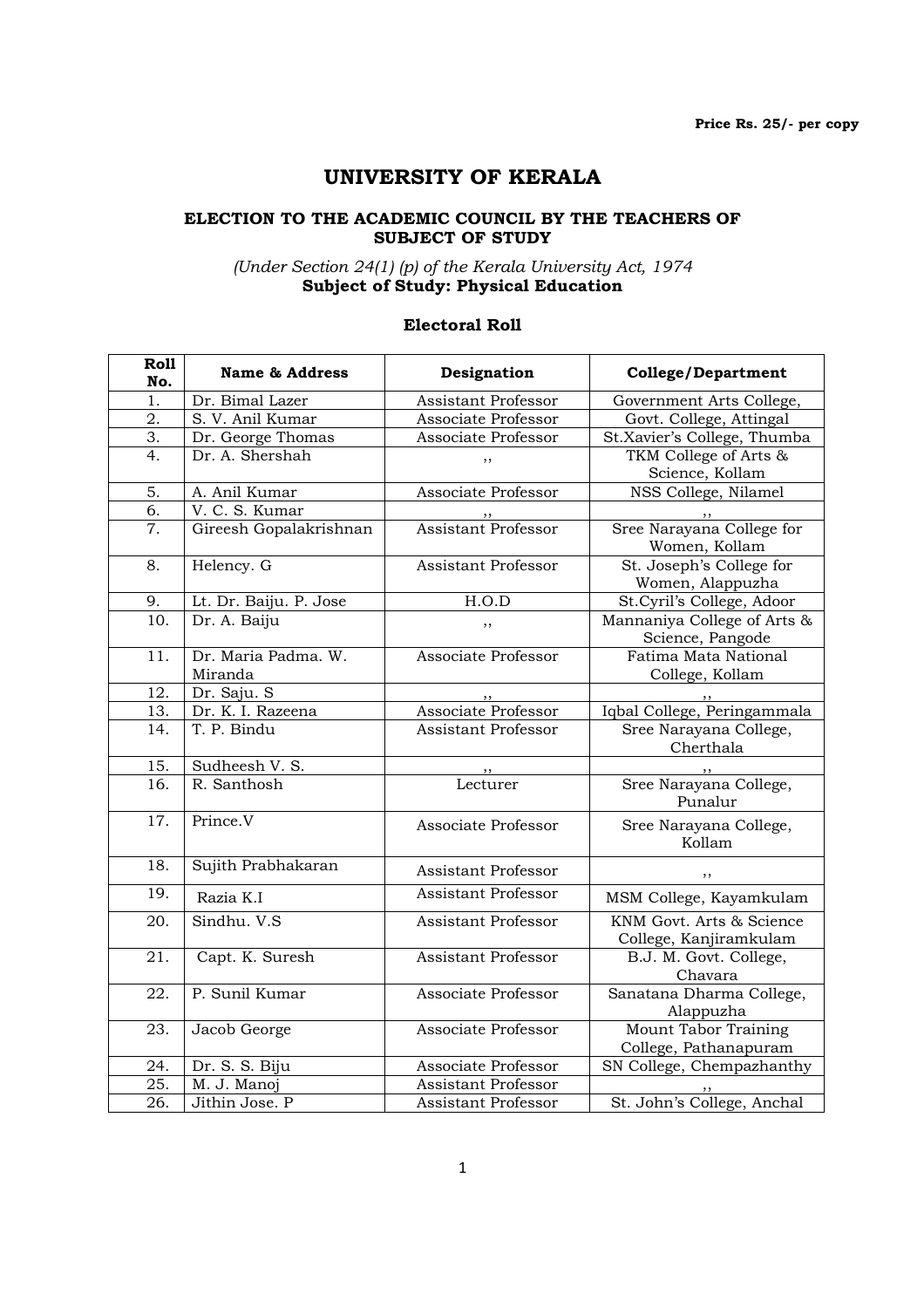| 27.               | Capt. Cigi.P. George       | Associate Professor         | Bishop Moore College,<br>Mavelikkara       |
|-------------------|----------------------------|-----------------------------|--------------------------------------------|
| 28.               | Jills Varghese             | Assistant Professor         |                                            |
| 29.               | Dr. K. Madhavan. N         | <b>Assistant Professor</b>  | Sree Ayyappa College,<br>Thiruvanvandoor   |
| 30.               | Dr. Xaviour. G             | Assistant Professor         | Govt. College, Kariavattom                 |
| $\overline{31}$ . | Dr. T. Vrinda kumari       | Associate Professor         | HHMSPBNSS College for<br>Women, Tvpm       |
| 32.               | Dr. Geetha. S              | Assistant Professor         |                                            |
| 33.               | Thomas P George            | Associate Professor         | St.Gregorios College<br>Kottarakkara       |
| 34.               | Dr. Kunji Kannan. R        | Assistant Professor         | University College, Tvpm                   |
| 35.               | Aji. P. L                  | <b>Assistant Professor</b>  | Govt. Sanskrit College, Tvpm               |
| 36.               | Dr. Ramesh Kumar, P.A.     | Associate Professor         | VTM NSS College,<br>Dhanuvachapuram        |
| 37.               | Dr. Madhu. B. K            |                             |                                            |
| 38.               | Dr. Rose Nix               | <b>Assistant Professor</b>  | Govt College for Women,<br>Tvpm            |
| 39.               | Dr. Arif Khan. L           |                             |                                            |
| 40.               | Dr. G. P. Sudheer          | Associate Professor         | Christian College, Kattakada               |
| 41.               | Asha. L. Stephen           | <b>Assistant Professor</b>  |                                            |
| 42.               | Dr. Sanil Sebastian        | Associate Professor         | Karmela Rani Training<br>College, Kollam   |
| 43.               | Dr. A. Mohammed<br>Shafeek | <b>Assistant Professor</b>  | Govt College of Teacher<br>Education, Tvpm |
| 44.               | Dr. M. B. Sujan            | Associate Professor         | MM NSS College, Kottiyam                   |
| 45.               | S. Amjith                  | <b>Assistant Professor</b>  | SN Training College,<br>Nedunganda         |
| 46.               | Vinod Jacob                | <b>Assistant Professor</b>  | TKMM College,<br>Nangiarkulangara          |
| 47.               | Jayan. T.D                 | <b>Assistant Professor</b>  | Sree Narayana College,<br>Chathannoor      |
| 48.               | Dr. Vinodkumar. K          | <b>Assistant Professor</b>  | NSS Training College,<br>Pandalam          |
| 49.               | Dr.Jayakumar.K.            | HOD/ Associate<br>Professor | NSS College, Pandalam                      |
| 50.               | Sandy Nair                 | <b>Assistant Professor</b>  |                                            |
| 51.               | Arun Dev V T               | Assistant Professor         | Govt. College, Nedumangad                  |
| 52.               | Sheeja J                   | Associate Professor         | D.B.College,Sasthamcottah                  |
| $\overline{53}$ . | R.Arunkumar                | , ,                         | $, \, \,$                                  |

University Buildings<br>Thiruvananthapuram<br>Date: 08.08.2016

University Buildings **Dr. Jayaprakas. M** Thiruvananthapuram Registrar(i/c)/Returning Officer